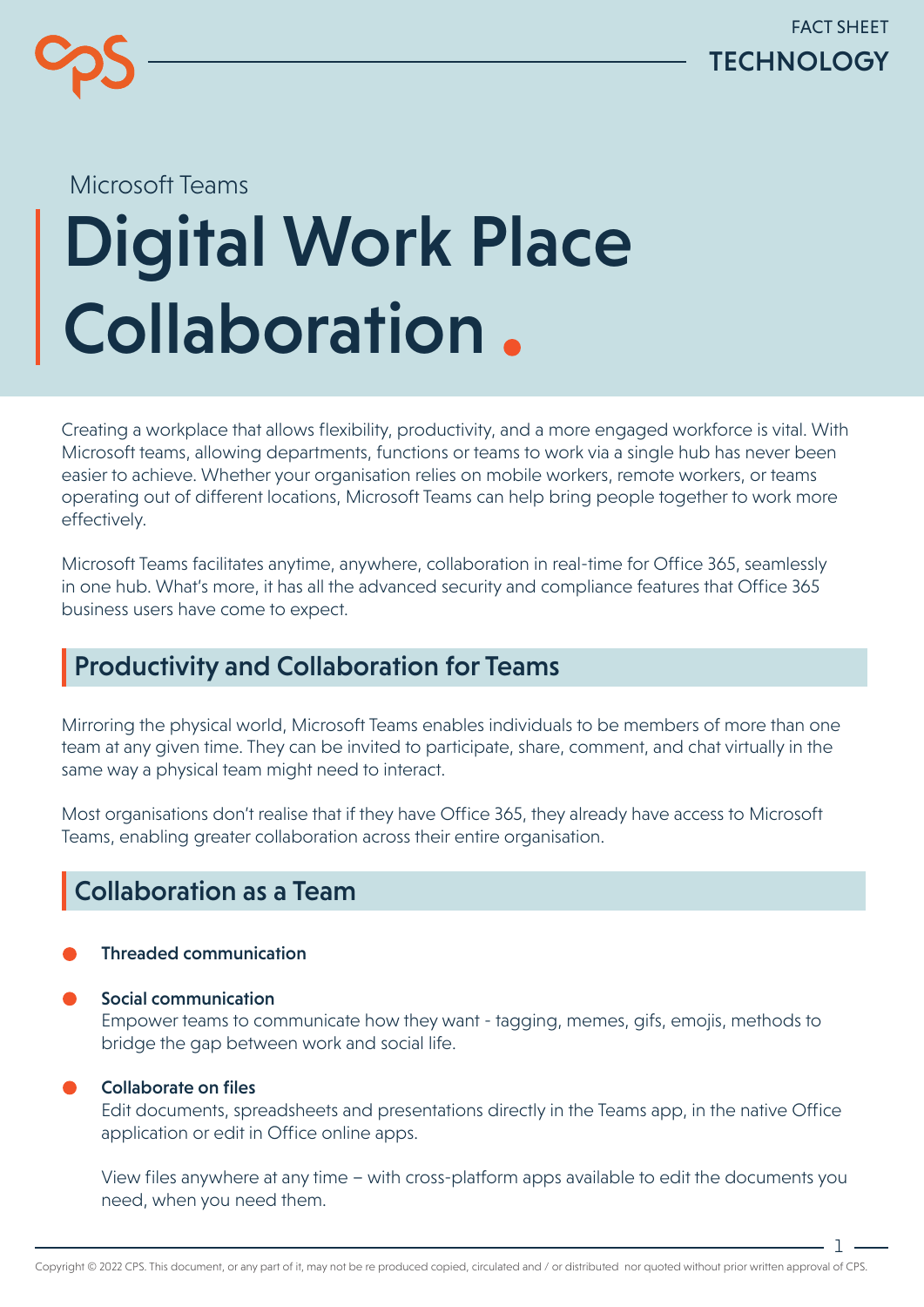

## Our Approach

We understand the nature and personality of the teams, projects and initiatives that bring people together to collaborate.

Based on the type of interactions, activities and deliverables that teams have to produce, we can advise on the best way to utilise the power of Microsoft Teams.

We work with teams to identify channels and external applications to connect to minimise the number of applications that a user and/or team works with.

Both end-users and IT are engaged to ensure appropriate permissions are in place to provide maximum security reassurance and minimum impact on productivity.

With our expertise in Adoption Management, we are well-positioned to ensure that the rollout of Microsoft Teams is widely and successfully adopted, providing maximum benefits and efficiency improvements.

We will advise you on leveraging the benefits of mobile apps, desktop applications and the web to interact with Microsoft Teams.